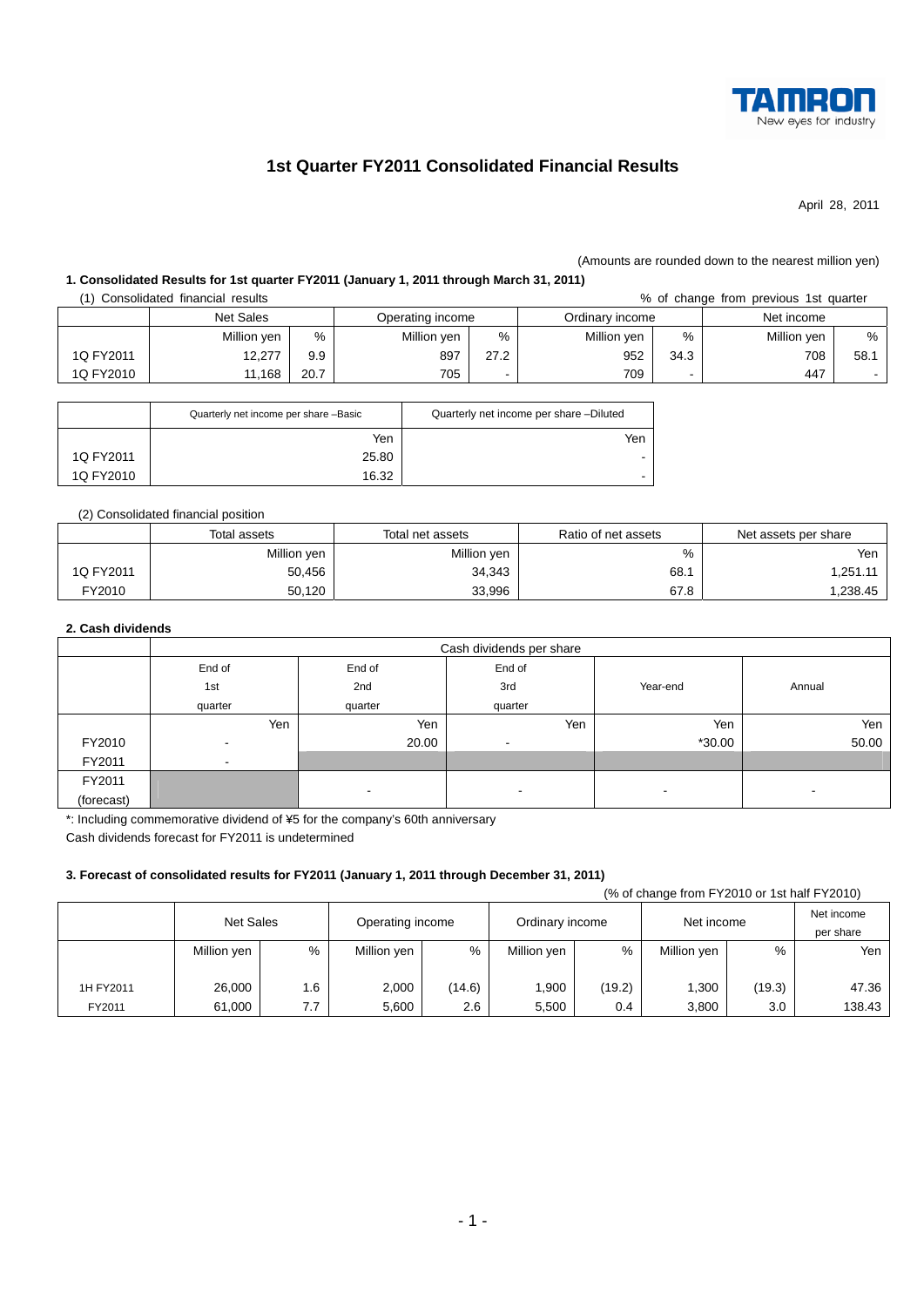

## **Consolidated financial statements**

(1) Consolidated balance sheets

| FY2010<br>1st quarter FY2011<br>(As of December 31, 2010)<br>(As of March 31, 2011)<br>Assets<br><b>Current assets</b><br>Cash and deposits<br>12,675<br>10,996<br>14,588<br>Notes and accounts receivable-trade<br>11,904<br>Finished goods<br>5,056<br>4,816<br>2,811<br>2,300<br>Work in process<br>Raw materials and supplies<br>947<br>992<br>239<br>Deferred tax assets<br>166<br>Other<br>785<br>737<br>Allowance for doubtful accounts<br>(57)<br>(58)<br>34,541<br>Total current assets<br>34,362<br>Noncurrent assets<br>Property, plant and equipment<br>8,234<br>8,162<br>Buildings and structures<br>(4, 563)<br>Accumulated depreciation<br>(4,658)<br>Buildings and structures, net<br>3,575<br>3,598<br>Machinery, equipment and vehicles<br>13,371<br>12,861<br>Accumulated depreciation<br>(8,057)<br>(7, 736)<br>5,125<br>Machinery, equipment and vehicles, net<br>5,313<br>Tools, furniture and fixtures<br>13,776<br>13,498<br>Accumulated depreciation<br>(11, 614)<br>(11, 287)<br>Tools, furniture and fixtures, net<br>2,161<br>2,210<br>Other<br>1,276<br>1,527<br>12,210<br>12,578<br>Total property, plant and equipment<br>Intangible assets<br>667<br>737<br>Investments and other assets<br>Investment securities<br>1,406<br>1,171<br>627<br>576<br>Deferred tax assets<br>Other<br>871<br>932<br>Allowance for doubtful accounts<br>(59)<br>(48)<br>2,847<br>2,632<br>Total investments and other assets<br>Total noncurrent assets<br>16,093<br>15,579<br>50,456<br>50,120<br>Total assets |  | (Amount: millions of yen) |
|-------------------------------------------------------------------------------------------------------------------------------------------------------------------------------------------------------------------------------------------------------------------------------------------------------------------------------------------------------------------------------------------------------------------------------------------------------------------------------------------------------------------------------------------------------------------------------------------------------------------------------------------------------------------------------------------------------------------------------------------------------------------------------------------------------------------------------------------------------------------------------------------------------------------------------------------------------------------------------------------------------------------------------------------------------------------------------------------------------------------------------------------------------------------------------------------------------------------------------------------------------------------------------------------------------------------------------------------------------------------------------------------------------------------------------------------------------------------------------------------------------------------------------|--|---------------------------|
|                                                                                                                                                                                                                                                                                                                                                                                                                                                                                                                                                                                                                                                                                                                                                                                                                                                                                                                                                                                                                                                                                                                                                                                                                                                                                                                                                                                                                                                                                                                               |  |                           |
|                                                                                                                                                                                                                                                                                                                                                                                                                                                                                                                                                                                                                                                                                                                                                                                                                                                                                                                                                                                                                                                                                                                                                                                                                                                                                                                                                                                                                                                                                                                               |  |                           |
|                                                                                                                                                                                                                                                                                                                                                                                                                                                                                                                                                                                                                                                                                                                                                                                                                                                                                                                                                                                                                                                                                                                                                                                                                                                                                                                                                                                                                                                                                                                               |  |                           |
|                                                                                                                                                                                                                                                                                                                                                                                                                                                                                                                                                                                                                                                                                                                                                                                                                                                                                                                                                                                                                                                                                                                                                                                                                                                                                                                                                                                                                                                                                                                               |  |                           |
|                                                                                                                                                                                                                                                                                                                                                                                                                                                                                                                                                                                                                                                                                                                                                                                                                                                                                                                                                                                                                                                                                                                                                                                                                                                                                                                                                                                                                                                                                                                               |  |                           |
|                                                                                                                                                                                                                                                                                                                                                                                                                                                                                                                                                                                                                                                                                                                                                                                                                                                                                                                                                                                                                                                                                                                                                                                                                                                                                                                                                                                                                                                                                                                               |  |                           |
|                                                                                                                                                                                                                                                                                                                                                                                                                                                                                                                                                                                                                                                                                                                                                                                                                                                                                                                                                                                                                                                                                                                                                                                                                                                                                                                                                                                                                                                                                                                               |  |                           |
|                                                                                                                                                                                                                                                                                                                                                                                                                                                                                                                                                                                                                                                                                                                                                                                                                                                                                                                                                                                                                                                                                                                                                                                                                                                                                                                                                                                                                                                                                                                               |  |                           |
|                                                                                                                                                                                                                                                                                                                                                                                                                                                                                                                                                                                                                                                                                                                                                                                                                                                                                                                                                                                                                                                                                                                                                                                                                                                                                                                                                                                                                                                                                                                               |  |                           |
|                                                                                                                                                                                                                                                                                                                                                                                                                                                                                                                                                                                                                                                                                                                                                                                                                                                                                                                                                                                                                                                                                                                                                                                                                                                                                                                                                                                                                                                                                                                               |  |                           |
|                                                                                                                                                                                                                                                                                                                                                                                                                                                                                                                                                                                                                                                                                                                                                                                                                                                                                                                                                                                                                                                                                                                                                                                                                                                                                                                                                                                                                                                                                                                               |  |                           |
|                                                                                                                                                                                                                                                                                                                                                                                                                                                                                                                                                                                                                                                                                                                                                                                                                                                                                                                                                                                                                                                                                                                                                                                                                                                                                                                                                                                                                                                                                                                               |  |                           |
|                                                                                                                                                                                                                                                                                                                                                                                                                                                                                                                                                                                                                                                                                                                                                                                                                                                                                                                                                                                                                                                                                                                                                                                                                                                                                                                                                                                                                                                                                                                               |  |                           |
|                                                                                                                                                                                                                                                                                                                                                                                                                                                                                                                                                                                                                                                                                                                                                                                                                                                                                                                                                                                                                                                                                                                                                                                                                                                                                                                                                                                                                                                                                                                               |  |                           |
|                                                                                                                                                                                                                                                                                                                                                                                                                                                                                                                                                                                                                                                                                                                                                                                                                                                                                                                                                                                                                                                                                                                                                                                                                                                                                                                                                                                                                                                                                                                               |  |                           |
|                                                                                                                                                                                                                                                                                                                                                                                                                                                                                                                                                                                                                                                                                                                                                                                                                                                                                                                                                                                                                                                                                                                                                                                                                                                                                                                                                                                                                                                                                                                               |  |                           |
|                                                                                                                                                                                                                                                                                                                                                                                                                                                                                                                                                                                                                                                                                                                                                                                                                                                                                                                                                                                                                                                                                                                                                                                                                                                                                                                                                                                                                                                                                                                               |  |                           |
|                                                                                                                                                                                                                                                                                                                                                                                                                                                                                                                                                                                                                                                                                                                                                                                                                                                                                                                                                                                                                                                                                                                                                                                                                                                                                                                                                                                                                                                                                                                               |  |                           |
|                                                                                                                                                                                                                                                                                                                                                                                                                                                                                                                                                                                                                                                                                                                                                                                                                                                                                                                                                                                                                                                                                                                                                                                                                                                                                                                                                                                                                                                                                                                               |  |                           |
|                                                                                                                                                                                                                                                                                                                                                                                                                                                                                                                                                                                                                                                                                                                                                                                                                                                                                                                                                                                                                                                                                                                                                                                                                                                                                                                                                                                                                                                                                                                               |  |                           |
|                                                                                                                                                                                                                                                                                                                                                                                                                                                                                                                                                                                                                                                                                                                                                                                                                                                                                                                                                                                                                                                                                                                                                                                                                                                                                                                                                                                                                                                                                                                               |  |                           |
|                                                                                                                                                                                                                                                                                                                                                                                                                                                                                                                                                                                                                                                                                                                                                                                                                                                                                                                                                                                                                                                                                                                                                                                                                                                                                                                                                                                                                                                                                                                               |  |                           |
|                                                                                                                                                                                                                                                                                                                                                                                                                                                                                                                                                                                                                                                                                                                                                                                                                                                                                                                                                                                                                                                                                                                                                                                                                                                                                                                                                                                                                                                                                                                               |  |                           |
|                                                                                                                                                                                                                                                                                                                                                                                                                                                                                                                                                                                                                                                                                                                                                                                                                                                                                                                                                                                                                                                                                                                                                                                                                                                                                                                                                                                                                                                                                                                               |  |                           |
|                                                                                                                                                                                                                                                                                                                                                                                                                                                                                                                                                                                                                                                                                                                                                                                                                                                                                                                                                                                                                                                                                                                                                                                                                                                                                                                                                                                                                                                                                                                               |  |                           |
|                                                                                                                                                                                                                                                                                                                                                                                                                                                                                                                                                                                                                                                                                                                                                                                                                                                                                                                                                                                                                                                                                                                                                                                                                                                                                                                                                                                                                                                                                                                               |  |                           |
|                                                                                                                                                                                                                                                                                                                                                                                                                                                                                                                                                                                                                                                                                                                                                                                                                                                                                                                                                                                                                                                                                                                                                                                                                                                                                                                                                                                                                                                                                                                               |  |                           |
|                                                                                                                                                                                                                                                                                                                                                                                                                                                                                                                                                                                                                                                                                                                                                                                                                                                                                                                                                                                                                                                                                                                                                                                                                                                                                                                                                                                                                                                                                                                               |  |                           |
|                                                                                                                                                                                                                                                                                                                                                                                                                                                                                                                                                                                                                                                                                                                                                                                                                                                                                                                                                                                                                                                                                                                                                                                                                                                                                                                                                                                                                                                                                                                               |  |                           |
|                                                                                                                                                                                                                                                                                                                                                                                                                                                                                                                                                                                                                                                                                                                                                                                                                                                                                                                                                                                                                                                                                                                                                                                                                                                                                                                                                                                                                                                                                                                               |  |                           |
|                                                                                                                                                                                                                                                                                                                                                                                                                                                                                                                                                                                                                                                                                                                                                                                                                                                                                                                                                                                                                                                                                                                                                                                                                                                                                                                                                                                                                                                                                                                               |  |                           |
|                                                                                                                                                                                                                                                                                                                                                                                                                                                                                                                                                                                                                                                                                                                                                                                                                                                                                                                                                                                                                                                                                                                                                                                                                                                                                                                                                                                                                                                                                                                               |  |                           |
|                                                                                                                                                                                                                                                                                                                                                                                                                                                                                                                                                                                                                                                                                                                                                                                                                                                                                                                                                                                                                                                                                                                                                                                                                                                                                                                                                                                                                                                                                                                               |  |                           |
|                                                                                                                                                                                                                                                                                                                                                                                                                                                                                                                                                                                                                                                                                                                                                                                                                                                                                                                                                                                                                                                                                                                                                                                                                                                                                                                                                                                                                                                                                                                               |  |                           |
|                                                                                                                                                                                                                                                                                                                                                                                                                                                                                                                                                                                                                                                                                                                                                                                                                                                                                                                                                                                                                                                                                                                                                                                                                                                                                                                                                                                                                                                                                                                               |  |                           |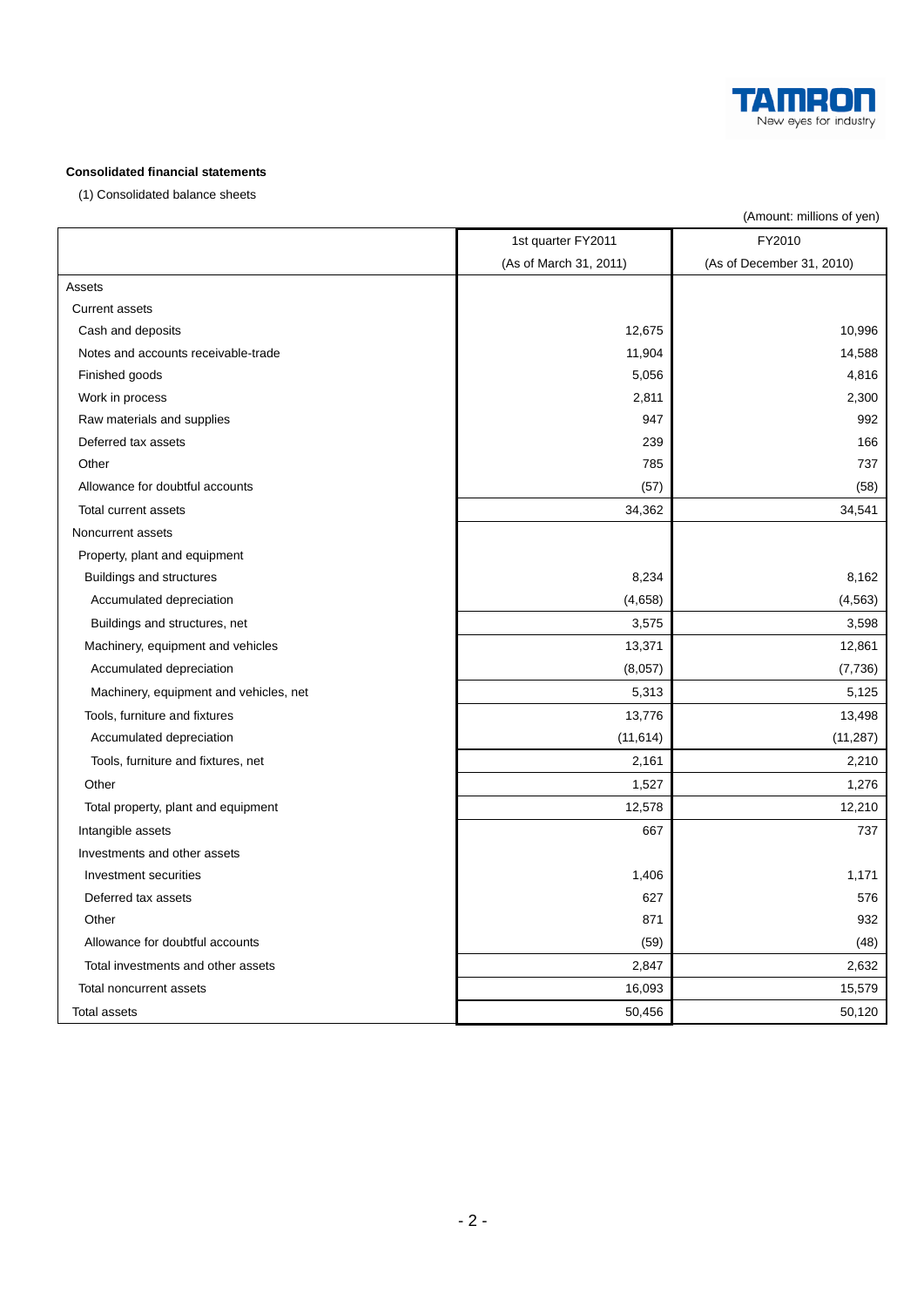

|                                                       |                        | (AUTOMIK, THILIOTIO OF YOU) |
|-------------------------------------------------------|------------------------|-----------------------------|
|                                                       | 1st quarter FY2011     | FY2010                      |
|                                                       | (As of March 31, 2011) | (As of December 31, 2010)   |
| Liabilities                                           |                        |                             |
| <b>Current liabilities</b>                            |                        |                             |
| Accounts payable-trade                                | 3,660                  | 4,769                       |
| Short-term loans payable                              | 5,175                  | 5,086                       |
| Income taxes payable                                  | 360                    | 323                         |
| Other                                                 | 3,328                  | 3,105                       |
| <b>Total current liabilities</b>                      | 12,524                 | 13,284                      |
| Noncurrent liabilities                                |                        |                             |
| Long-term loans payable                               | 2,164                  | 1,442                       |
| Provision for retirement benefits                     | 1,152                  | 1,127                       |
| Other                                                 | 270                    | 269                         |
| <b>Total noncurrent liabilities</b>                   | 3,587                  | 2,839                       |
| <b>Total liabilities</b>                              | 16,112                 | 16,124                      |
| Net assets                                            |                        |                             |
| Shareholders' equity                                  |                        |                             |
| Capital stock                                         | 6,923                  | 6,923                       |
| Capital surplus                                       | 7,440                  | 7,440                       |
| Retained earnings                                     | 23,673                 | 23,788                      |
| Treasury stock                                        | (1,521)                | (1,521)                     |
| Total shareholders' equity                            | 36,515                 | 36,630                      |
| Valuation and translation adjustments                 |                        |                             |
| Valuation difference on available-for-sale securities | 26                     | 65                          |
| Foreign currency translation adjustment               | (2, 198)               | (2,699)                     |
| Total valuation and translation adjustments           | (2, 171)               | (2,634)                     |
| Total net assets                                      | 34,343                 | 33,996                      |
| Total liabilities and net assets                      | 50,456                 | 50,120                      |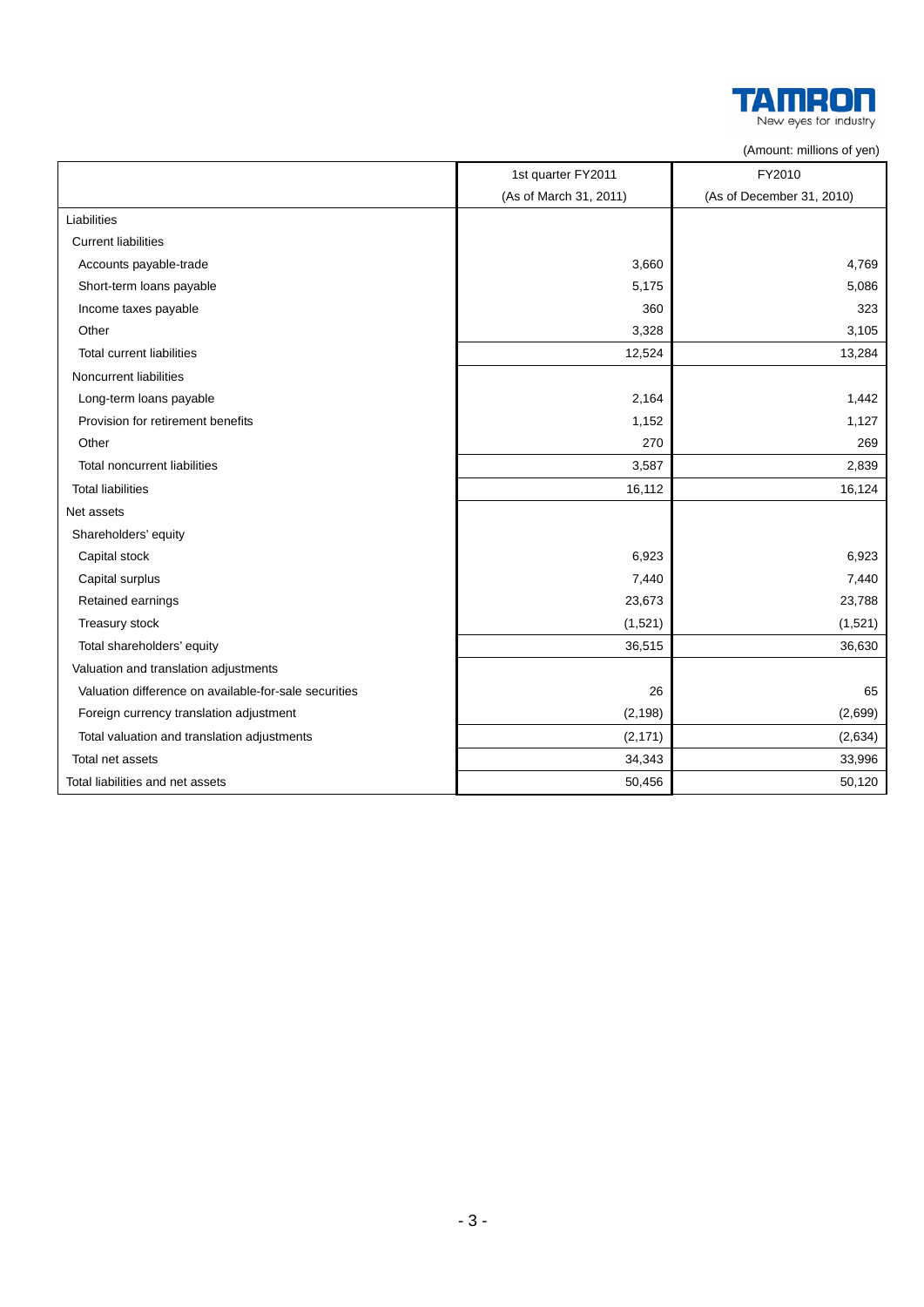

## (2) Consolidated Statements of income

(Amount: millions of yen)

|                                                   | 1st quarter FY2010                       | 1st quarter FY2011                      |
|---------------------------------------------------|------------------------------------------|-----------------------------------------|
|                                                   | (January 1, 2010 through March 31, 2010) | (January 1, 2011through March 31, 2011) |
| Net sales                                         | 11,168                                   | 12,277                                  |
| Cost of sales                                     | 7,442                                    | 8,240                                   |
| Gross profit                                      | 3,725                                    | 4,036                                   |
| Selling, general and administrative expenses      | 3,019                                    | 3,139                                   |
| Operating income                                  | 705                                      | 897                                     |
| Non-operating income                              |                                          |                                         |
| Interest income                                   | 4                                        | $\overline{7}$                          |
| Foreign exchange gains                            |                                          | 69                                      |
| Other                                             | 25                                       | 13                                      |
| Total non-operating income                        | 29                                       | 89                                      |
| Non-operating expenses                            |                                          |                                         |
| Interest expenses                                 | 21                                       | 28                                      |
| Foreign exchange losses                           | 3                                        |                                         |
| Other                                             | 1                                        | 5                                       |
| Total non-operating expenses                      | 26                                       | 34                                      |
| Ordinary income                                   | 709                                      | 952                                     |
| Extraordinary income                              |                                          |                                         |
| Reversal of allowance for doubtful accounts       | 1                                        | $\mathbf 0$                             |
| Total extraordinary income                        | 1                                        | $\mathbf 0$                             |
| Income before income taxes and minority interests | 710                                      | 952                                     |
| Income taxes                                      | 262                                      | 244                                     |
| Income before minority interests                  |                                          | 708                                     |
| Minority interests in income                      |                                          |                                         |
| Net income                                        | 447                                      | 708                                     |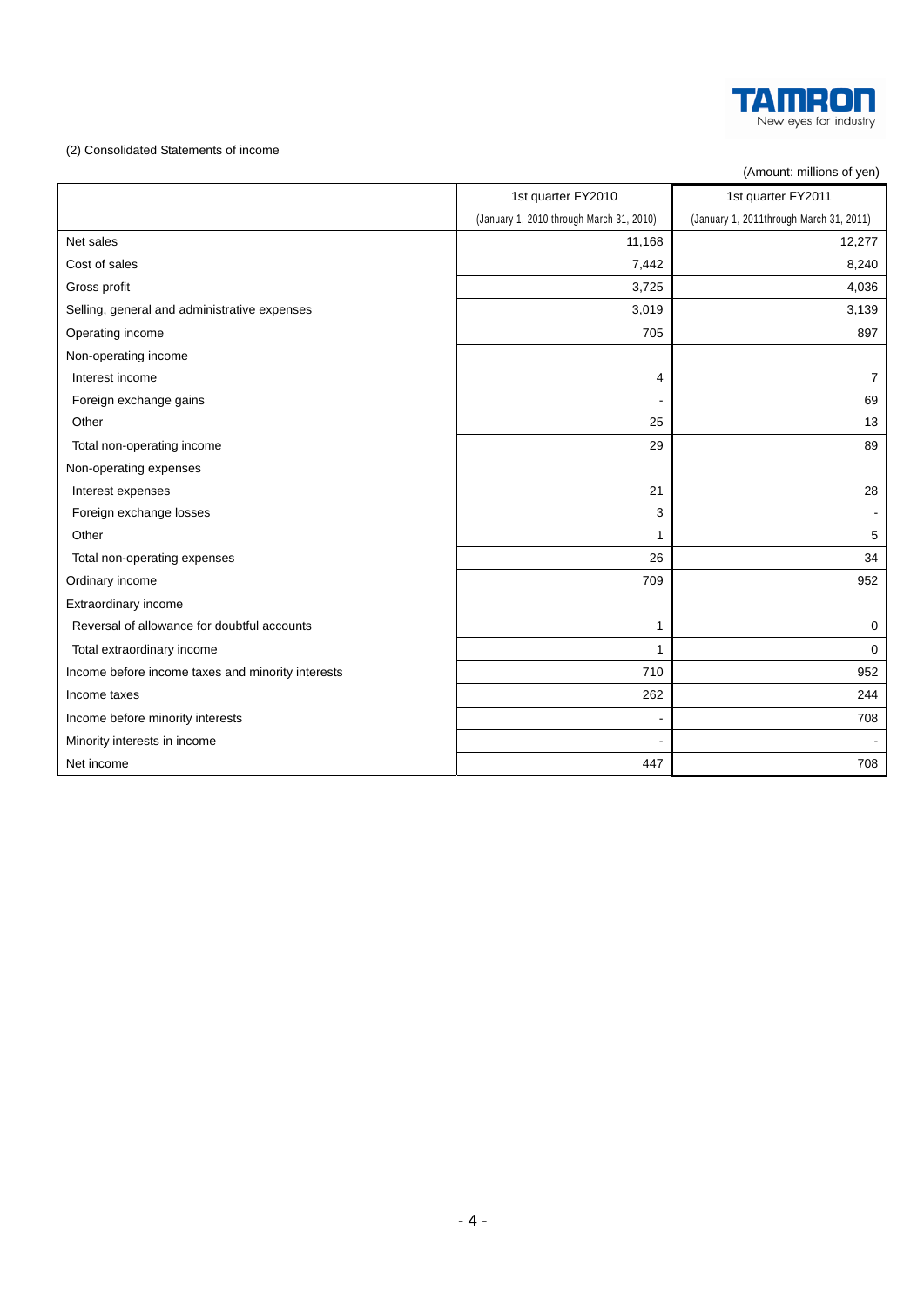

(3) Consolidated statements of cash flows

## (Amount: millions of yen)

|                                                             | FY2010                                   | FY2011                                   |
|-------------------------------------------------------------|------------------------------------------|------------------------------------------|
|                                                             | (January 1, 2010 through March 31, 2010) | (January 1, 2011 through March 31, 2011) |
| Net cash provided by (used in) operating activities         |                                          |                                          |
| Income (loss) before income taxes and minority interests    | 710                                      | 952                                      |
| Depreciation and amortization                               | 748                                      | 729                                      |
| Increase (decrease) in allowance for doubtful accounts      | (2)                                      | $\mathbf 0$                              |
| Increase (decrease) in provision for retirement benefits    | (37)                                     | 40                                       |
| Interest and dividends income                               | (4)                                      | (7)                                      |
| Interest expenses                                           | 21                                       | 28                                       |
| Decrease (increase) in notes and accounts receivable-trade  | (1,202)                                  | 2,868                                    |
| Decrease (increase) in inventories                          | (1, 279)                                 | (492)                                    |
| Increase (decrease) in notes and accounts payable-trade     | 212                                      | (1, 211)                                 |
| Other, net                                                  | 408                                      | (68)                                     |
| Subtotal                                                    | (426)                                    | 2,840                                    |
| Interest and dividends income received                      | 6                                        | 8                                        |
| Interest expenses paid                                      | (22)                                     | (29)                                     |
| Income taxes paid                                           | (124)                                    | (286)                                    |
| Net cash provided by (used in) operating activities         | (566)                                    | 2,532                                    |
| Net cash provided by (used in) investing activities         |                                          |                                          |
| Purchase of property, plant and equipment                   | (426)                                    | (661)                                    |
| Purchase of intangible assets                               | (5)                                      | (17)                                     |
| Other, net                                                  | (21)                                     | (308)                                    |
| Net cash provided by (used in) investing activities         | (452)                                    | (987)                                    |
| Net cash provided by (used in) financing activities         |                                          |                                          |
| Proceeds from long-term loans payable                       | 1,001                                    | 1,100                                    |
| Repayment of long-term loans payable                        | (315)                                    | (338)                                    |
| Cash dividends paid                                         | (686)                                    | (741)                                    |
| Other, net                                                  | (0)                                      |                                          |
| Net cash provided by (used in) financing activities         | (1)                                      | 19                                       |
| Effect of exchange rate change on cash and cash equivalents | (46)                                     | 114                                      |
| Net increase (decrease) in cash and cash equivalents        | (1,067)                                  | 1,679                                    |
| Cash and cash equivalents at beginning of period            | 11,887                                   | 10,996                                   |
| Cash and cash equivalents at end of period                  | 10,819                                   | 12,675                                   |